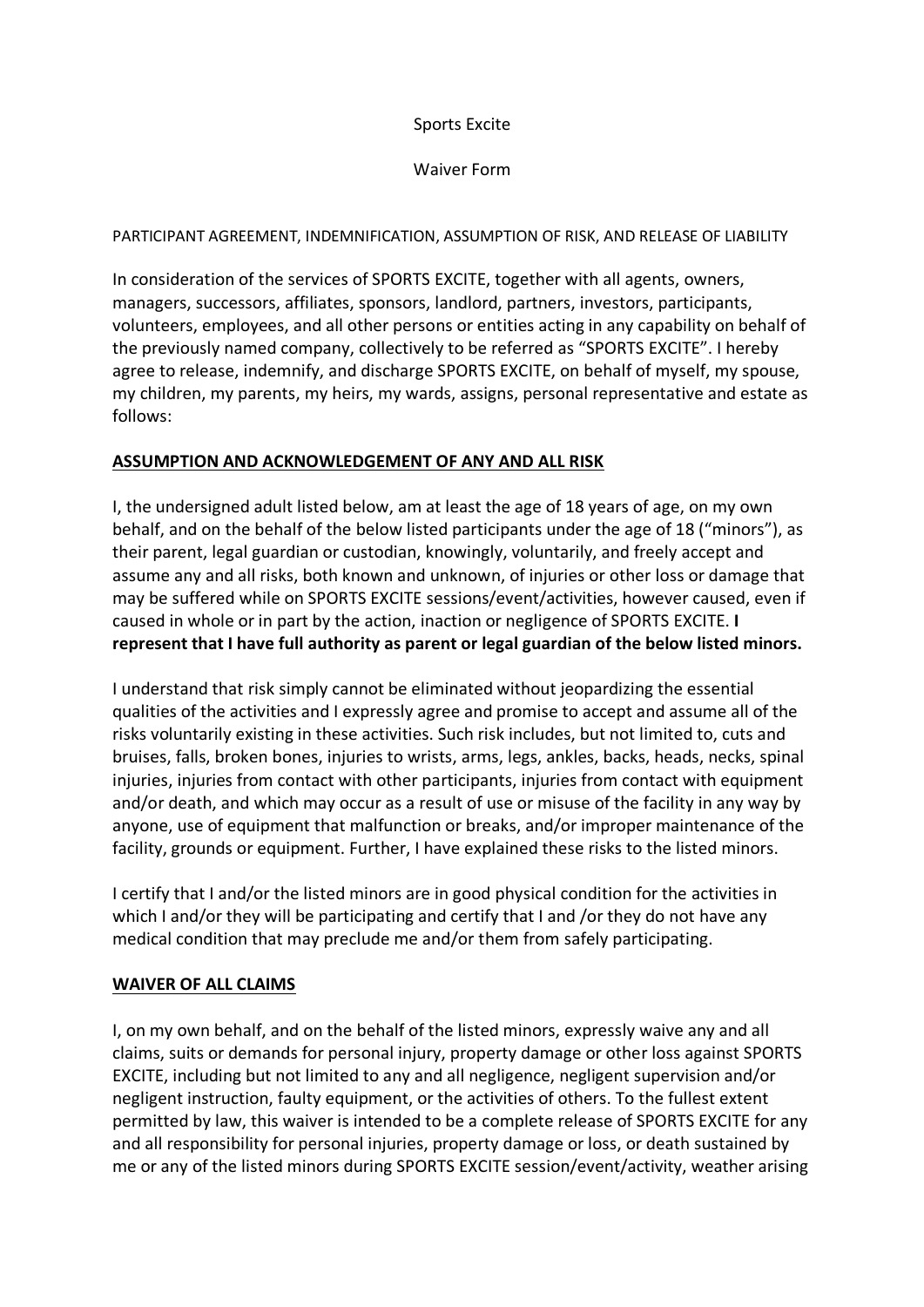out of or resulting from my or their participation in activities., use of equipment, premises, parking lot and facilities.

This release applies only in the duration of the service that is provided by SPORTS EXCITE and/or engaged by the undersigned adult below and/or the legal representative of the minors listed below.

I, expressly and voluntarily agree to waive, release, acquit and forever discharge SPORTS EXCITE and agree to defend, indemnify and hold harmless SPORTS EXCITE from and against all claims, damages, injuries, expenses, or death arising out of or resulting from administering of or failing to administer medical assistance to me or any of the listed minors. I certify that I have adequate insurance to cover any injury or damage that 1 may cause or suffer while participating, or else I agree to bear the costs of such injury or damage myself. I grant SPORTS EXCITE the right to request emergency medical service for me and/or the listed minors in the event SPORTS EXCITE deem a situation medically necessary and I agree to cover any and all associated expenses.

## **AUTHORIZATION TO USE IMAGES AND PERSONAL INFORMATION**

SPORTS EXCITE is hereby granted the right to photograph, video tape, and/or record me and/or the listed minors and allowed to use my or their face, likeness, voice and appearance in connection with exhibitions, publicity, advertising, social media, and promotional materials without reservation or limitation. I acknowledge and agree that the rights granted to this release are without compensation of any kind. All photographs, video and/or recordings are exclusively owned by SPORTS EXCITE.

I, for myself and for the listed minors as their parents, legal guardian or legally authorized custodian, have carefully read this agreement, fully understand its terms, and sign it freely and voluntarily. I understand that I have given up substantial rights by signing it, and agree to be bound by its terms for myself and on behalf of the listed minors. If any portion of this agreement is found to be void or unenforceable by Singapore law, the remaining portion shall remain in full force and effect.

#### Adult Information

| Last Name:                   |  |
|------------------------------|--|
| Given Name:                  |  |
| NRIC/ID:                     |  |
| Date of Birth:               |  |
| Signature                    |  |
| <b>Contact Number:</b>       |  |
| Child Information (under 18) |  |